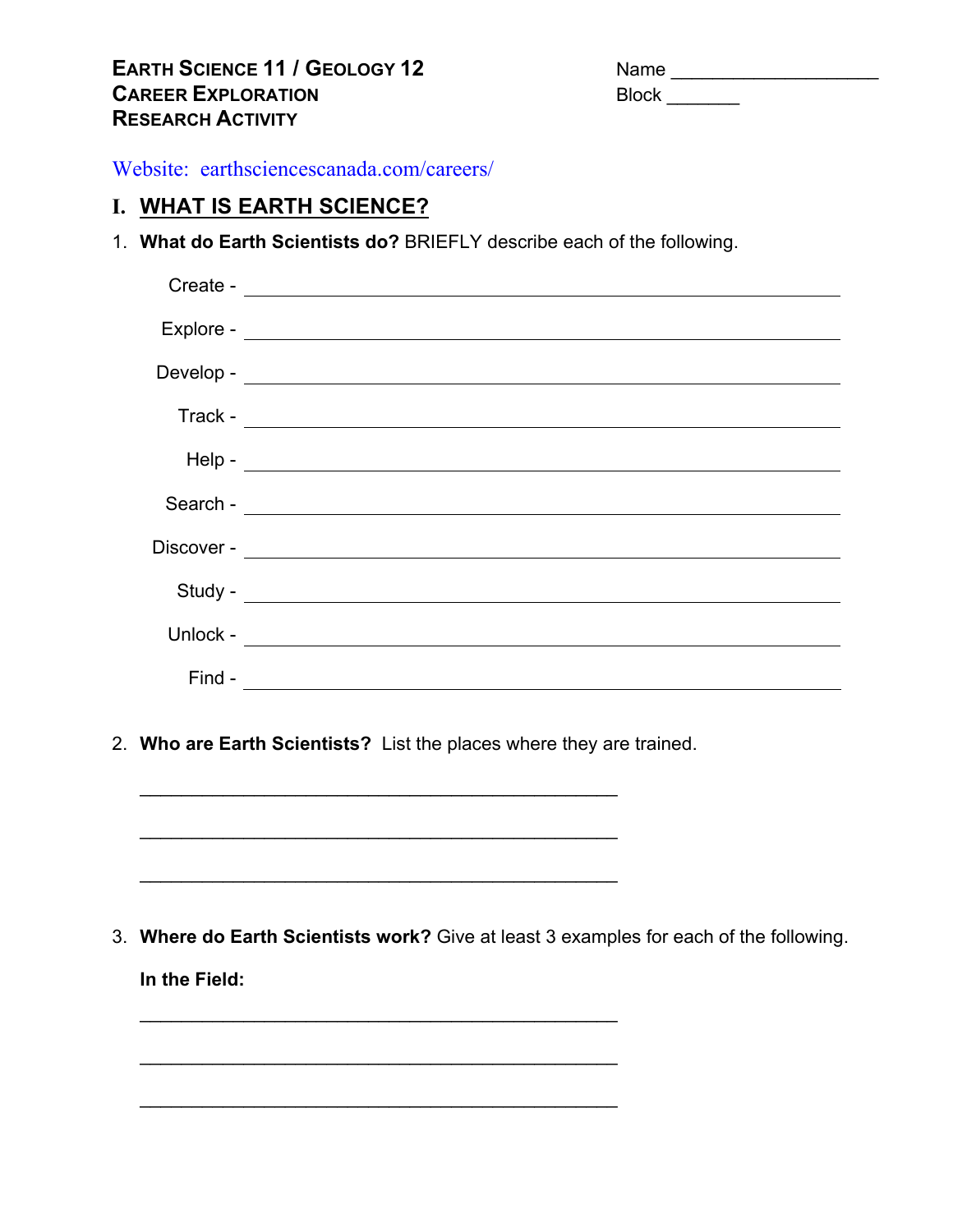| In the Lab:                                                      |  |
|------------------------------------------------------------------|--|
|                                                                  |  |
|                                                                  |  |
| In the Office:                                                   |  |
|                                                                  |  |
|                                                                  |  |
| <b>Overseas:</b>                                                 |  |
|                                                                  |  |
|                                                                  |  |
|                                                                  |  |
| 4. What's in it for you? BRIEFLY describe each of the following. |  |
|                                                                  |  |
|                                                                  |  |
|                                                                  |  |

Satisfaction - Latin Contract Contract Contract Contract Contract Contract Contract Contract Contract Contract Contract Contract Contract Contract Contract Contract Contract Contract Contract Contract Contract Contract Con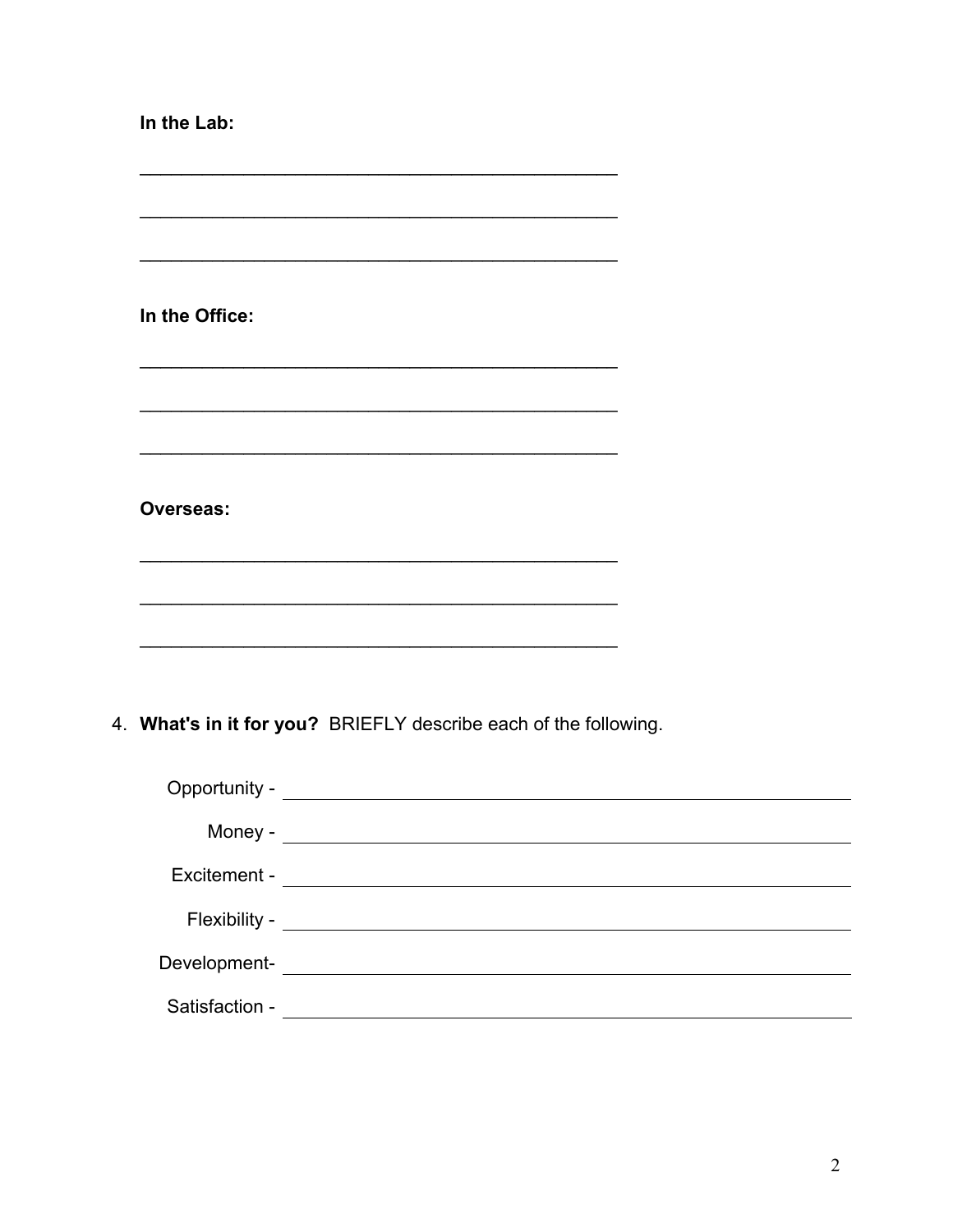# **II. WHAT DO I NEED?**

Refer to the "Admission Requirements" chart for most University/College Programs.

**5.** Which courses are you missing if you were interested in pursuing a geoscience career?

**\_\_\_\_\_\_\_\_\_\_\_\_\_\_\_\_\_\_\_\_\_\_\_\_\_\_\_\_\_\_\_\_\_\_\_\_\_\_\_\_\_\_\_\_\_\_\_\_\_\_\_\_\_\_\_\_\_\_\_\_\_\_\_\_\_\_\_**

**\_\_\_\_\_\_\_\_\_\_\_\_\_\_\_\_\_\_\_\_\_\_\_\_\_\_\_\_\_\_\_\_\_\_\_\_\_\_\_\_\_\_\_\_\_\_\_\_\_\_\_\_\_\_\_\_\_\_\_\_\_\_\_\_\_\_\_\_\_\_\_\_\_\_\_** 

# **III. HOW MUCH CAN I MAKE?**

Earth science jobs are some of the highest paying jobs out there. The minimum wage across Canada ranges from \$9.50 to \$11 per hour. But Earth science students graduating with a university degree, college diploma, or technical certificate can expect to earn around **of the earn around** to earn around  $\sim$  . With experience, training, and added job responsibility, their income quickly rises

In Canada, many Earth scientists are employed by the major industries - energy (oil and gas), mining and minerals. These are some of the highest paying jobs out there

An Earth scientist may work for a company that pays them a \_\_\_\_\_\_\_\_\_\_\_\_\_\_\_\_\_\_\_\_\_ (a set annual income), and provides them with **the contract of the set of the set of the set of the set of the set of the set of the set of the set of the set of the set of the set of the set of the set of the set of the s** care, a company vehicle, vacation pay), or they may work for themselves as independent \_\_\_\_\_\_\_\_\_\_\_\_\_\_\_\_\_\_\_\_\_\_, where they are employed by different clients. The value of the services they provide to their clients determines the amount of money they earn.

You are also very valuable to an employer if you can

# **IV. WHAT CAN I BE?**

Complete the following sections by filling in the missing word or phrase.

# **A. Energy**

# **What's it all about?**

Energy is essential for most everything we do - it lights and heats our homes and offices, cooks our food, and powers our cars, buses and trucks. Energy comes directly from the Sun, moving water, wind, and heat from within the Earth. Energy can be produced from \_\_\_\_\_\_\_\_\_\_\_\_\_\_\_\_\_, including oil, natural gas and coal, from uranium through radioactive decay, and from the Earth in the form of geothermal energy. Earth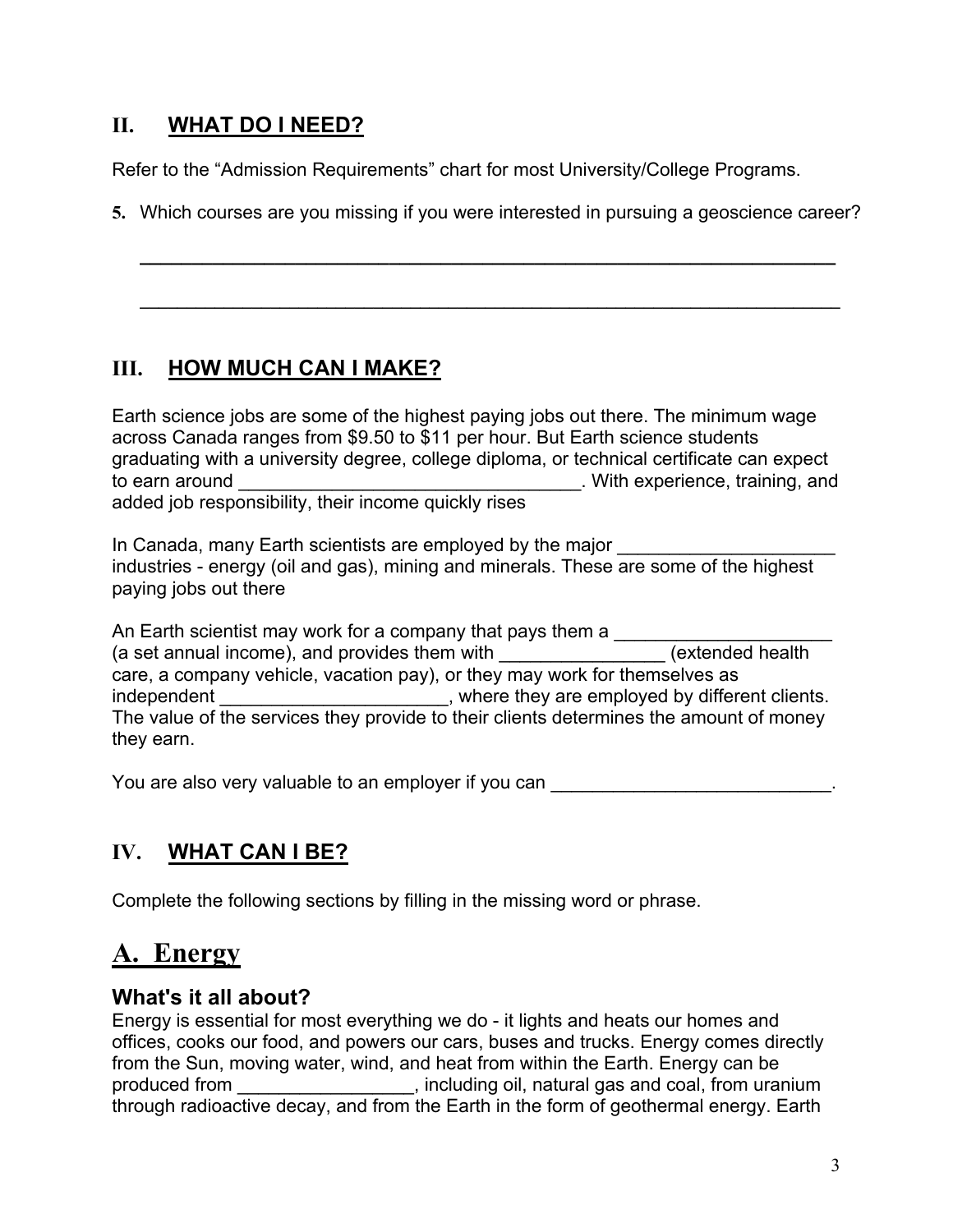scientists use their knowledge to search for and develop these important resources, all of which are abundant in Canada.

# **What kind of work is involved?**

Geologists, geophysicists, and geochemists use their knowledge of physical geography, chemistry, physics, biology, and mathematics to locate reservoirs of oil and natural gas, coal seams, uranium deposits, and superheated bodies of water at shallow depth in Earth's crust. They:

- rocks, sediments, minerals and fossils to determine the subsurface features of the Earth;
- perform surveys and use interactive computer analysis to create 3D models of the subsurface;
- conduct field work and produce maps of potential mineral deposits and subsurface hydrocarbon reservoirs;
- interpret satellite data as well as other surface information, such as features, that may reflect subsurface structures;
- study and map both the ocean floor and the rocks below it with remote sensing devices carried on ships and \_\_\_\_\_\_\_\_\_\_\_\_\_\_\_\_\_;
- use computers to simulate the movement and chemistry of water, mineral, or hydrocarbon-rich fluids below the surface.

# **What jobs are out there?**

Canada has abundant **Canada** has abundant sector is one of the largest sources of employment of Earth scientists in Canada. We also have some of the richest deposits of \_\_\_\_\_\_\_\_\_\_\_\_\_\_\_\_\_\_\_\_\_ in the world in northern Saskatchewan, and are the world's largest producer of hydroelectricity. In certain conditions, geothermal energy can be tapped to produce additional electricity.

Well trained geologists, geophysicists, and geochemists are required for exploration, development, and production. \_\_\_\_\_\_\_\_\_\_\_\_\_\_\_\_\_\_\_\_\_\_\_ are needed to install, operate, service, and monitor field equipment. Specialists are needed to program computers and process data. Lab specialists are required to record and analyze samples collected in the field. And **the field** are required to monitor the impacts of exploration and production activities, as well as contribute to the reclamation of sites, and develop new technologies for sustainable energy in the long-term. The opportunities are endless - there is something for everyone in energy.

# **Why is the work important?**

Today, a continuous supply of oil, natural gas, coal and uranium is essential to sustain our way of life. These resources enable us to operate our machines, travel the world, construct our buildings and roads, and manufacture our goods. Without these resources, we would return to the Stone Age. Earth scientists find these precious resources, and also work to minimize the imapct of their exploitation on our

\_\_\_\_\_\_\_\_\_\_\_\_\_\_\_\_\_\_\_\_\_\_. As these energy sources become scarcer, they must work harder to find minerals and hydrocarbons that are deeper within the Earth and that are located in more difficult environments, such as Canada's Arctic and offshore. In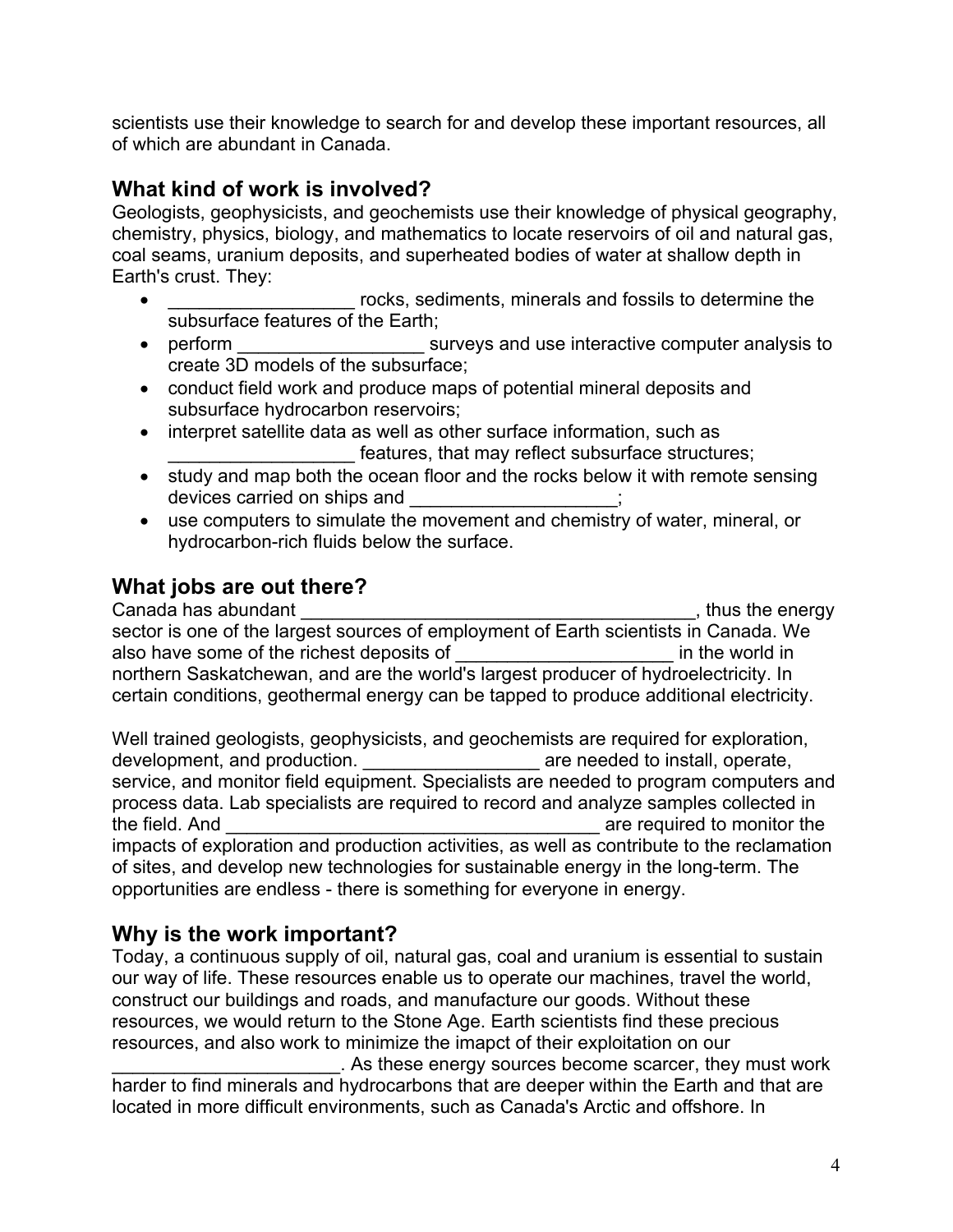addition, Earth scientists are leaders in the development of energy. We need a new generation of young, innovative, resourceful Earth scientists to ensure our future is bright.

# **Is it right for you?**

If you enjoy discovery, computers, new technology, and finding solutions to the challenges that society faces, a career in energy may be right for you.

# **B. Education**

# **What's it all about?**

Everyone should have a fundamental understanding of the world in which they live so that they can make the state of the decisions about how they live and understand their responsibilities to their community. Earth scientists share their knowledge of how our planet ticks, thus raising awareness and improving consumer, corporate, and government decisions that affect our lives. Earth science education is a full-time career for some (such as \_\_\_\_\_\_\_\_\_\_\_\_\_\_\_\_ and \_\_\_\_\_\_\_\_\_\_\_\_\_\_\_\_\_\_\_), while many other Earth scientists are involved in education as part of their job or as volunteers.

# **What kind of work is involved?**

The job of an Earth science educator is to share the wonderful world of geology with students and the public. Many educators work with specialists to make technical information \_\_\_\_\_\_\_\_\_\_\_\_\_\_\_\_\_\_\_\_\_\_\_\_\_\_\_\_\_\_\_\_\_ to people with limited training in the Earth sciences.

Educators teach students, the public, and government. They produce \_\_\_\_\_\_\_\_\_\_\_\_\_\_\_\_\_\_\_\_\_, posters, books, magazines, websites, and displays for community events, conferences, museums, science centers, offices, parks, schools. They also organize courses, \_\_\_\_\_\_\_\_\_\_\_\_\_\_\_\_\_\_\_\_\_, lab experiments, field trips, and special events.

# **What jobs are out there?**

Many Earth science educators have specialized knowledge of one aspect of science, for example \_\_\_\_\_\_\_\_\_\_\_\_\_\_\_\_\_\_\_, but all of them also have a broad understanding of the Earth, which they share with others. Government agencies, such as the Geological Survey of Canada, or Parks Canada, employ Earth scientists who work to educate the public. Earth scientists also work for science centers and \_\_\_\_\_\_\_\_\_\_\_\_\_\_\_\_\_\_\_, as curators and researchers. Museum curators, for example, collect, prepare, and archive fossils, rocks, and precious minerals. They create informative displays and exhibits, and arrange loans of rare specimens to other museums. Imagine rebuilding the

\_\_\_\_\_\_\_\_\_\_\_\_\_\_\_\_\_\_\_ of a tyrannosaurus rex shipped from a museum in a foreign

country!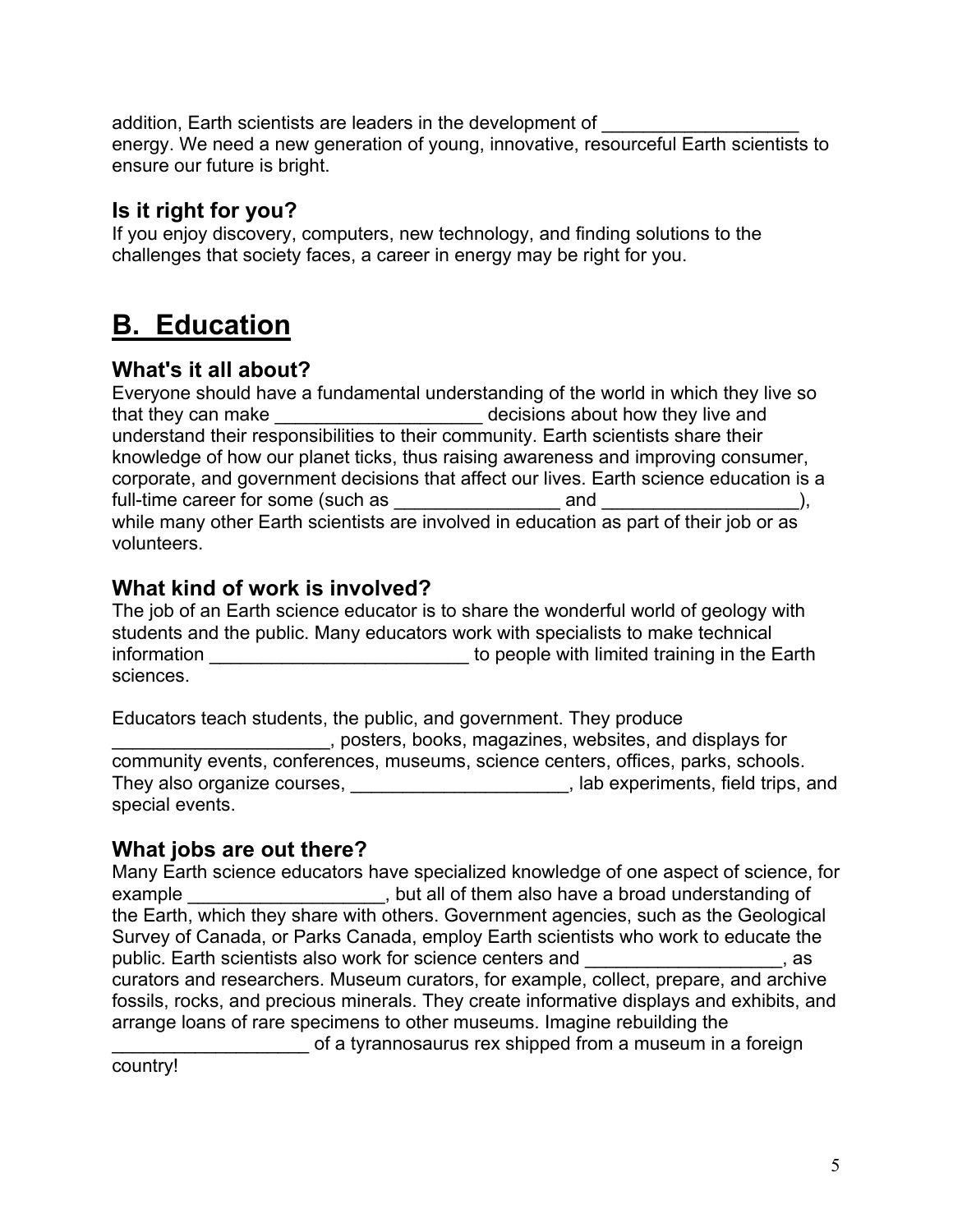Many Earth scientists choose to obtain an Education degree so that they can excite students from Kindergarten to Grade 12 about the wonders of the Earth. They teach them about the importance of our mineral and energy resources in their everyday lives, and about protecting the **EXALL** 

Earth science university and college instructors teach courses to students and mentor young people who are pursuing undergraduate and graduate degrees in science and other subjects. The teacher and students work as a detective team to reconstruct the of the Earth, and their research is made public in reports, articles in science journals, and textbooks.

# **Why is Earth science education important?**

Have you ever noticed that continents look like they fit together like jigsaw puzzle pieces? This observation was one the first that led to the theory of \_\_\_\_\_\_\_\_\_\_\_\_\_\_\_\_\_\_\_\_\_\_\_\_\_\_, which explains why earthquakes occur, why volcanoes erupt, and how mountains and ocean trenches form. If Earth scientists had not developed this theory and explained it to others, we'd still be scratching our heads and wondering if the world was \_\_\_\_\_\_\_\_\_\_\_\_\_\_\_\_! Those involved in education and outreach are important people.

Earth science education enhances our ability to make informed decisions about how to extract and use non-renewable resources, how to manage and protect the environment, and how to prepare for and respond to **with the summan and how to prepare** for and respond to  $\frac{1}{2}$ who gain this knowledge early in their lives can influence older generations of leaders and decision makers, and get involved in future trends and policies that will improve the long term health and safety of society.

We still have much to learn about our planet - new discoveries will be made, new technologies will come on stream that help Earth scientists decipher the 4.5 of Earth history, and solutions will be found to the pressing environmental problems humanity faces. You can be part of this exciting future.

# **Is it right for you?**

Do you enjoy challenges and working with others? If you get involved in Earth science education, you can be a leader, get involved in interesting projects, and discover new things. Best of all, you will excite others about the wonders of the Earth.

# **C. Environment & Water**

# **What's it all about?**

 $\mathcal{L}_\text{max}$  , which is a set of the set of the set of the set of the set of the set of the set of the set of the set of the set of the set of the set of the set of the set of the set of the set of the set of the set of

Our planet is incredibly complex and beautiful - everything on it is interconnected. We must understand these connections to maintain a healthy and sustainable world for future generations. Many Earth scientists are employed to protect the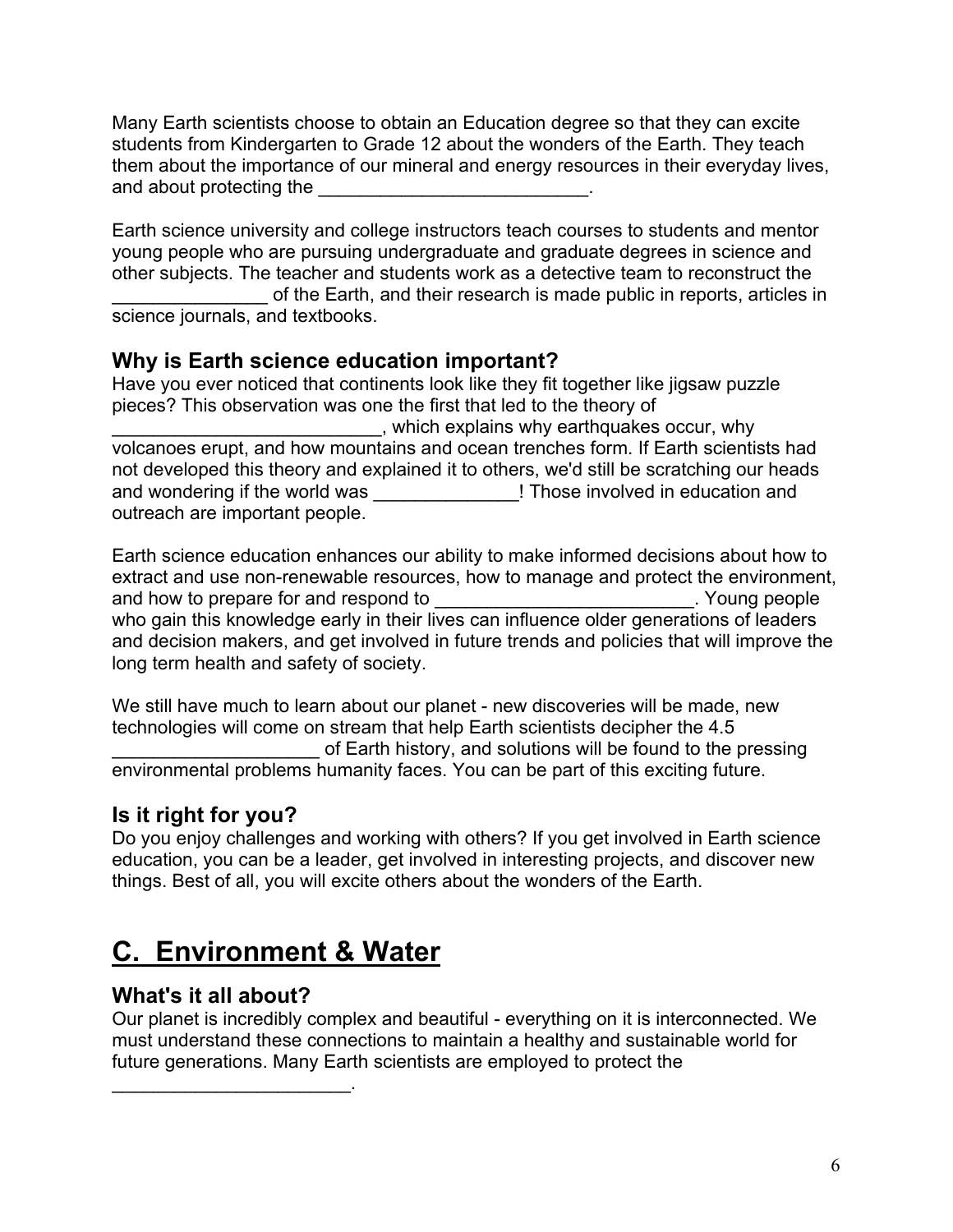# **What kind of work is involved?**

# **Unravel the past to understand the future!**

Earth scientists study \_\_\_\_\_\_\_\_\_\_\_\_\_\_\_\_\_, rock formations, sediments, and fossils to uncover the secrets of the past. This knowledge allows scientists to understand complex environmental issues, as well as the impacts humans are having on our planet. Earth scientists are able to predict what our planet will be like in the future.

# **Water, water everywhere**

Earth scientists study the movement and quality of surface and subsurface water. They manage wastewater, protect groundwater from \_\_\_\_\_\_\_\_\_\_\_\_\_\_\_\_\_\_\_\_\_\_\_, and produce electrical power from streams and rivers.

# **Mother Nature's violent side**

Earth scientists study earthquakes, tsunamis, floods, landslides, volcanic eruptions, and other hazardous natural phenomena. As you might imagine, their skills are in great demand. For example, they may be asked to advise authorities on what an

might do to buildings, roads, or bridges. They produce maps that identify areas at risk of flooding by rivers or streams, slope instability following forest fires, and debris flows or snow avalanches in mountainous terrain. Such are highly sought after by planners to focus development into safer areas.

# **Observe and conserve**

Earth scientists work to protect environmentally sensitive areas. It is important that development in such areas have no lasting adverse impacts. Many Earth scientists are employed to provide environmental impact entitled and the state of state of  $\blacksquare$ development, as well as site remediation post-work.

# **What jobs are out there?**

Career opportunities in the environment are limitless. The number of Earth scientists needed to work in environmental, \_\_\_\_\_\_\_\_\_\_\_\_\_\_\_\_\_\_\_\_\_\_\_, and geotechnical fields is large and growing as rising populations apply pressure on the natural world and its resources. Some environmental scientists and hydrologists work as independent and consultants to clients who require geological expertise. Others are employed by companies that provide environmental services. Still others work for government agencies, like Natural Resources Canada and Environment Canada. Employment is also available with companies that provide us with oil, gas, minerals and \_\_\_\_\_\_\_\_\_\_\_\_\_\_\_\_. These companies strive to minimize their impact on the environment.

Opportunities for work in developing countries exist, as Earth scientists are involved in finding innovative solutions to problems concerning safe areas threatened by natural hazards, and sanitary living conditions.

# **Why is the work important?**

There are more than six billion people on Earth today, and in years we will number \_\_\_\_\_ billion. The existence as a species requires that we wisely manage what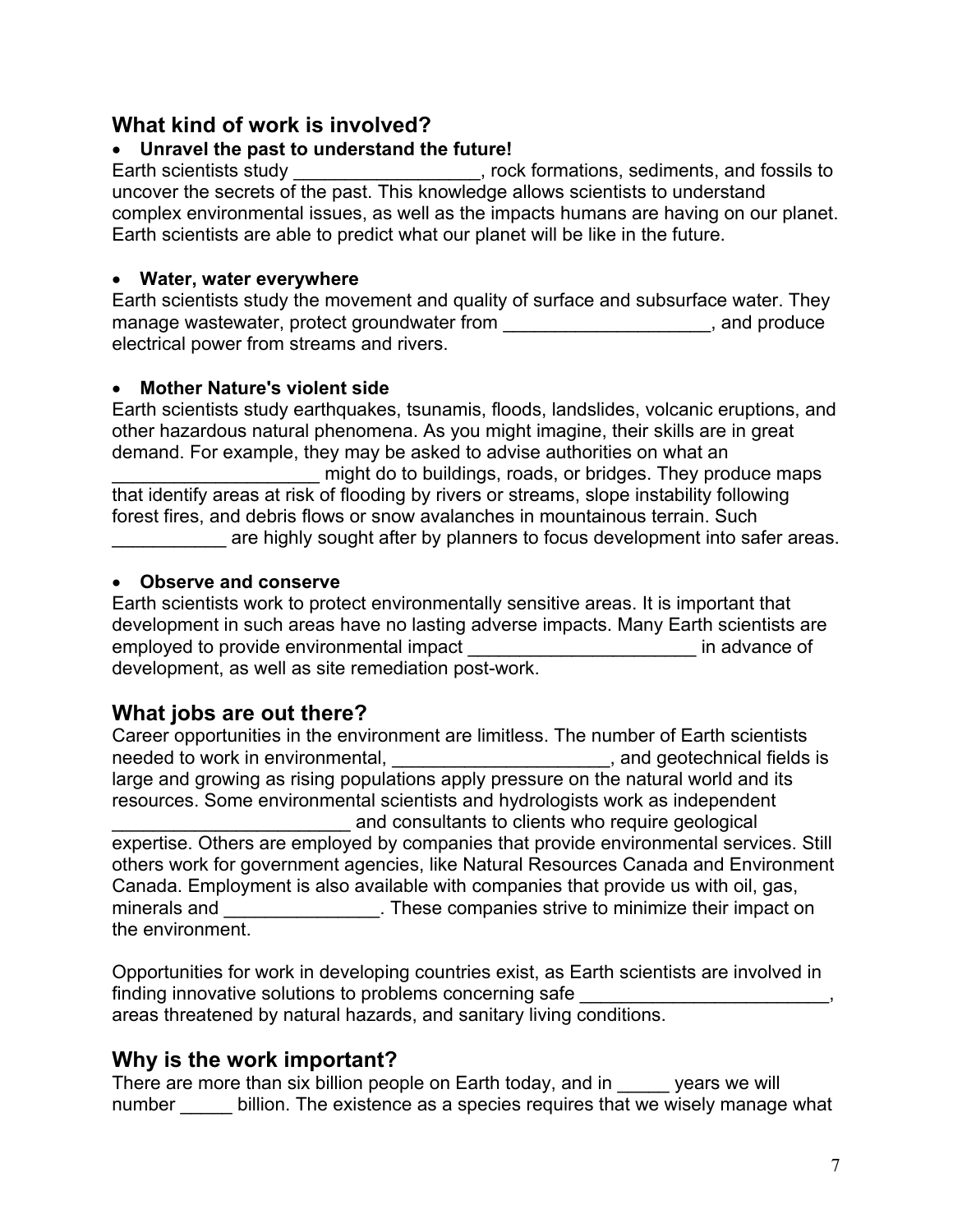the Earth provides. We must use our resources carefully to keep our planet beautiful and healthy. Earth scientists have a vital role to play in finding solutions to the pressing environmental problems we face.

# **Is it right for you?**

Whether you are interested in the intricacies of some small miracle of nature, or would like to work as part of a team to minimize the environmental impacts of a large development, there is a job for you.

# **D. Mining & Minerals**

# **What's it all about?**

Look around you - almost everything you see comes from the Earth. It is no exaggeration to say that life as we know it would not exist without exaggeration to say that life as we know it would not exist without \_\_\_\_\_\_\_\_\_\_\_\_\_\_\_, including hydrocarbons. They are used in everything from cars to computers. They are essential to countless industrial processes and fabricated materials that we use every day of our lives. Metals such as gold and minerals such as and are highly valued. Can you guess who locates and brings them into production? It's Earth scientists!

# **What kind of work is involved?**

Geology determines where metal and mineral deposits occur. Where they are mined, however, depends on production costs, access to power and transportation, and environmental issues. Metals, minerals, and "aggregates" (sand, entitled and and gravel) may be mined from large pits dug into the Earth or from underground workings. Earth scientists are involved in **Earth**, development, and production of these resources, as well as environmental work throughout the process and reclamation post-work to return sites to the land.

We've come a long way since the early days of mineral exploration when prospectors ventured into the wilderness with pack horses to strike it rich with little more than a pick, shovel, and their own strength and determination. Today, Earth scientists use an arsenal of high-tech \_\_\_\_\_\_\_\_\_\_ to explore for and extract minerals and metals, from advanced computers to sophisticated geophysical instruments and systems mounted in helicopters or fixed-wing aircraft that give us locations on the ground that are accurate to within centimeters. Earth scientists get where they need to go with helicopters, planes, \_\_\_\_\_\_\_\_\_\_\_, snowmobiles, and even \_\_\_\_\_\_\_\_\_\_\_\_\_\_\_\_\_\_\_. Exploration for metals and minerals is an exciting and rewarding career.

# **What jobs are out there?**

The mining industry offers a wide variety of challenging jobs to trained Earth scientists within many different stages of development: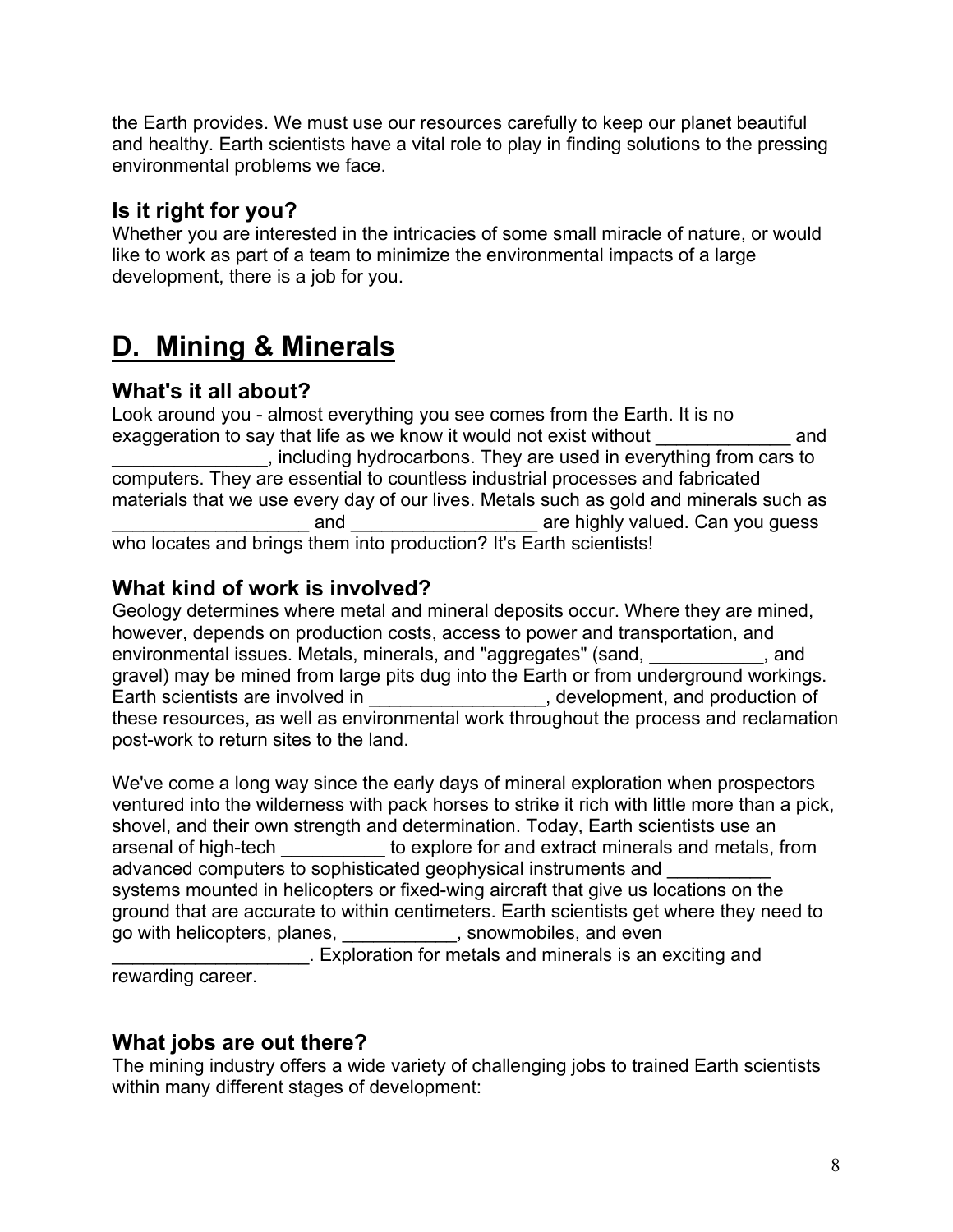- Exploration, including prospecting, entitled and sampling of the state of the state of the state of the state of the state of the state of the state of the state of the state of the state of the state of the state of the
- \_\_\_\_\_\_\_\_\_\_\_\_\_\_\_\_\_\_\_\_\_\_\_ assessment and permitting (mineral rights acquisition)
- Construction of mine sites and access roads
- Corporate **Late and Structure and Structure and financing**; regulations and stakeholder relations
- Mine planning, development and operation
- Mine site \_\_\_\_\_\_\_\_\_\_\_\_\_\_\_\_\_\_ and monitoring
- Because minerals and metals are such an important part of our lives, knowledgeable and skilled workers are in \_\_\_\_\_\_\_\_\_\_\_\_\_ demand.

# **Why is the work important?**

The mining industry has made an enormous contribution to Canada's prosperity. Not only does this industry provide employment to large numbers of people, it is a leader in sustainable development. The Canadian **Example 20** and the first to develop and adopt a national environmental policy, and Canada is recognized around the world as a leader in technological innovation. Canada is a much richer country thanks to the contributions of the mineral industry.

# **Is it right for you?**

Are you interested in \_\_\_\_\_\_\_\_\_\_\_\_\_\_\_\_\_\_\_\_\_\_\_\_ and making new discoveries? Would you like to be part of an industry that is a leader in technology and that is helping improve the quality of life in Canada? A career in mining means a future of opportunity.

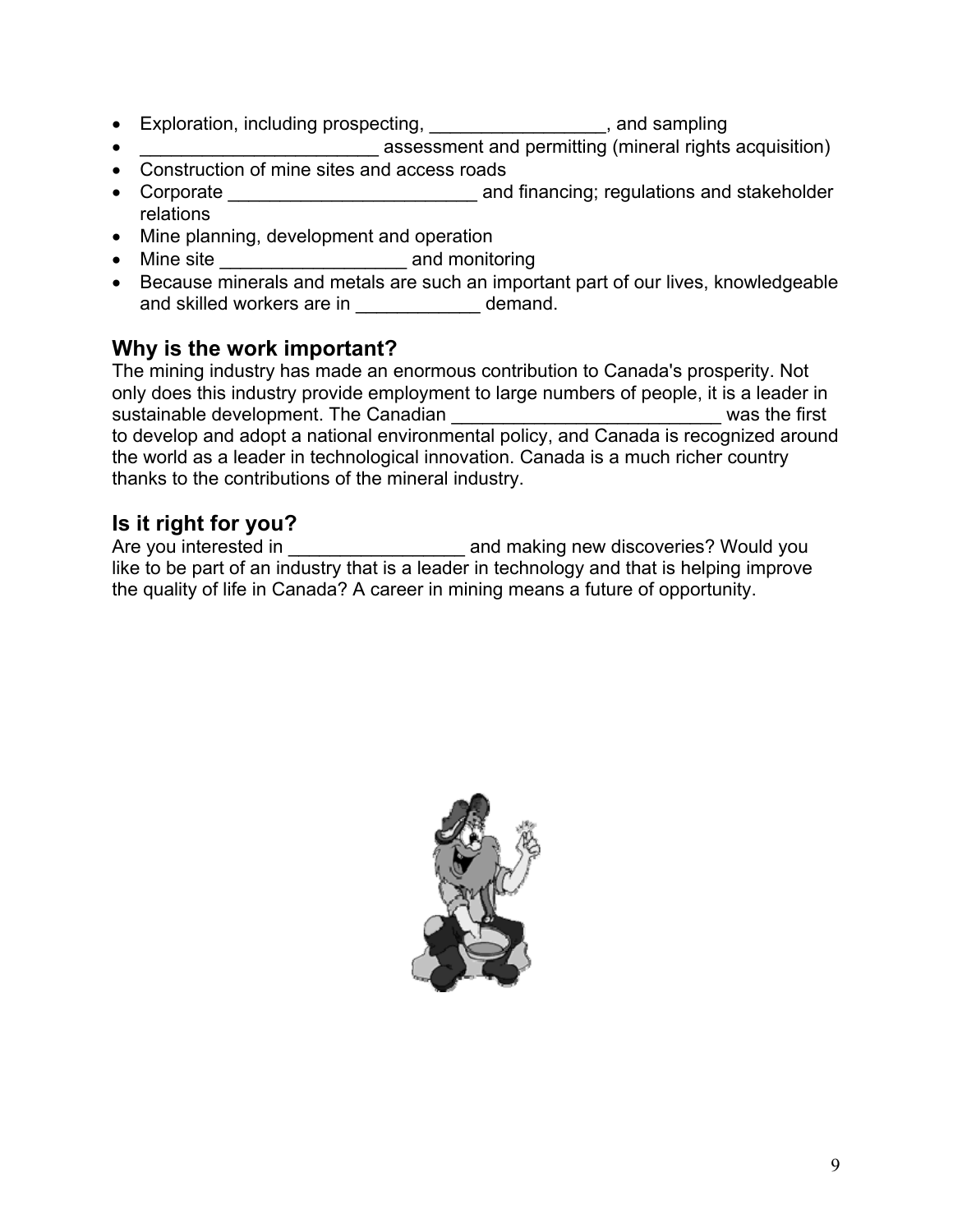#### A - Z List Of Jobs  $V_{\bullet}$

Briefly describe at least 4 of the 51 jobs listed and provide a sketch or an interpretation of the symbols for that job (along the right-hand side).

| 1. Job: ____________________________ | Symbols __________________________ |
|--------------------------------------|------------------------------------|
|                                      |                                    |
|                                      |                                    |
|                                      |                                    |
|                                      |                                    |
|                                      |                                    |
|                                      |                                    |
|                                      |                                    |
|                                      |                                    |
|                                      |                                    |
|                                      |                                    |
|                                      |                                    |
|                                      |                                    |
|                                      |                                    |
|                                      |                                    |
|                                      |                                    |
|                                      |                                    |
|                                      |                                    |
|                                      |                                    |
|                                      |                                    |
|                                      |                                    |
|                                      |                                    |
|                                      |                                    |
|                                      |                                    |
|                                      |                                    |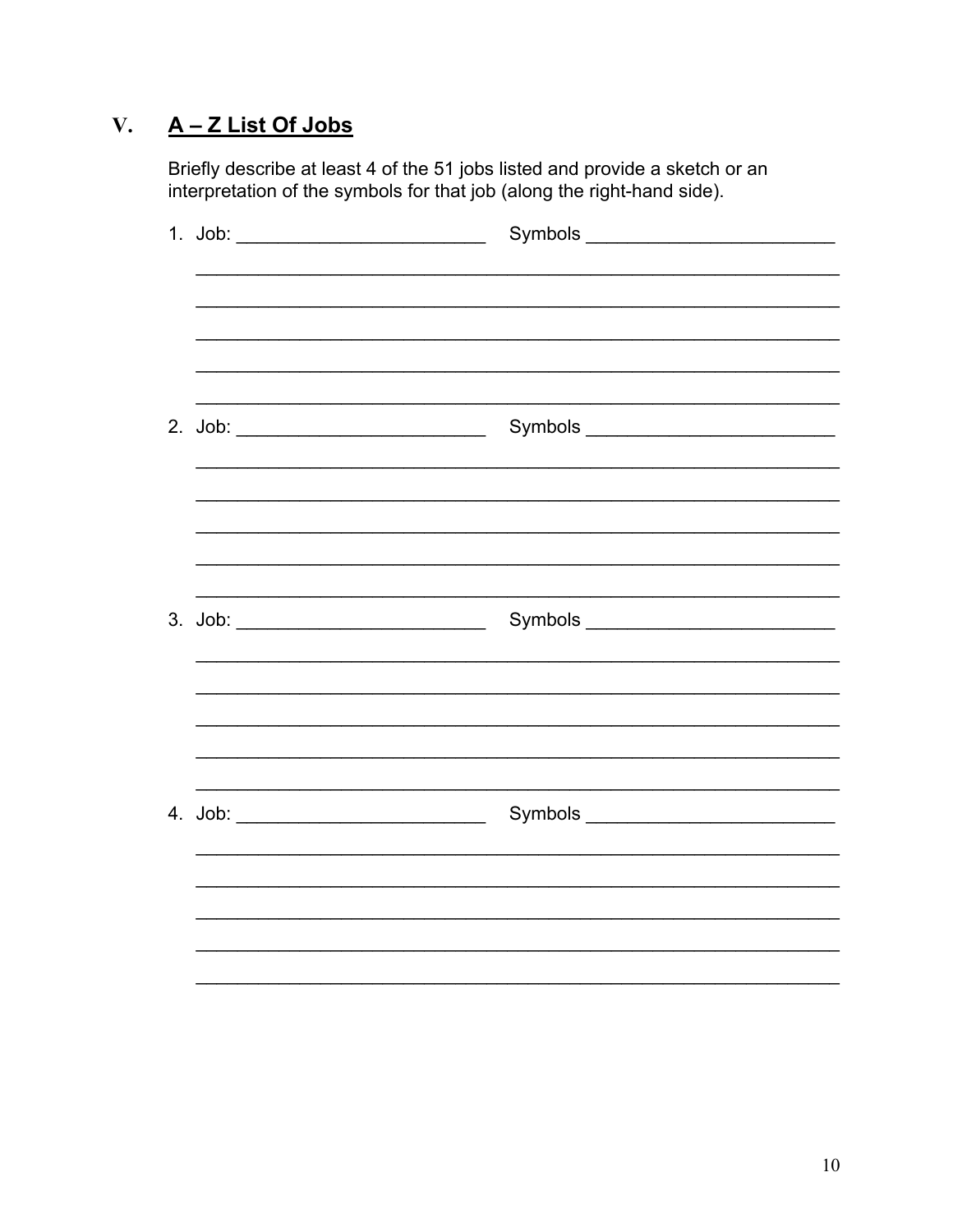# VI. Where Can I Learn?

Earth Science has no boundaries! Study in Canada and travel the world! An education makes the impossible possible. List at least 5 locations across Canada where you can study, learn about and train for a career in earth science.

VII. What is it like?

Select a province to see profiles from some of Canada's Earth scientists in action. Choose at least TWO profiles and give a brief description of that person's job.

|                                                           | ,我们也不能在这里的人,我们也不能在这里的人,我们也不能不能不能不能不能不能不能不能不能不能不能。""我们的人,我们也不能不能不能不能不能不能不能不能不能不能不 |
|-----------------------------------------------------------|----------------------------------------------------------------------------------|
|                                                           |                                                                                  |
|                                                           |                                                                                  |
|                                                           |                                                                                  |
|                                                           |                                                                                  |
| Province ________________________________                 |                                                                                  |
|                                                           |                                                                                  |
| <u> 1989 - John Stone, Amerikaansk politiker (* 1908)</u> |                                                                                  |
|                                                           |                                                                                  |
|                                                           |                                                                                  |
|                                                           |                                                                                  |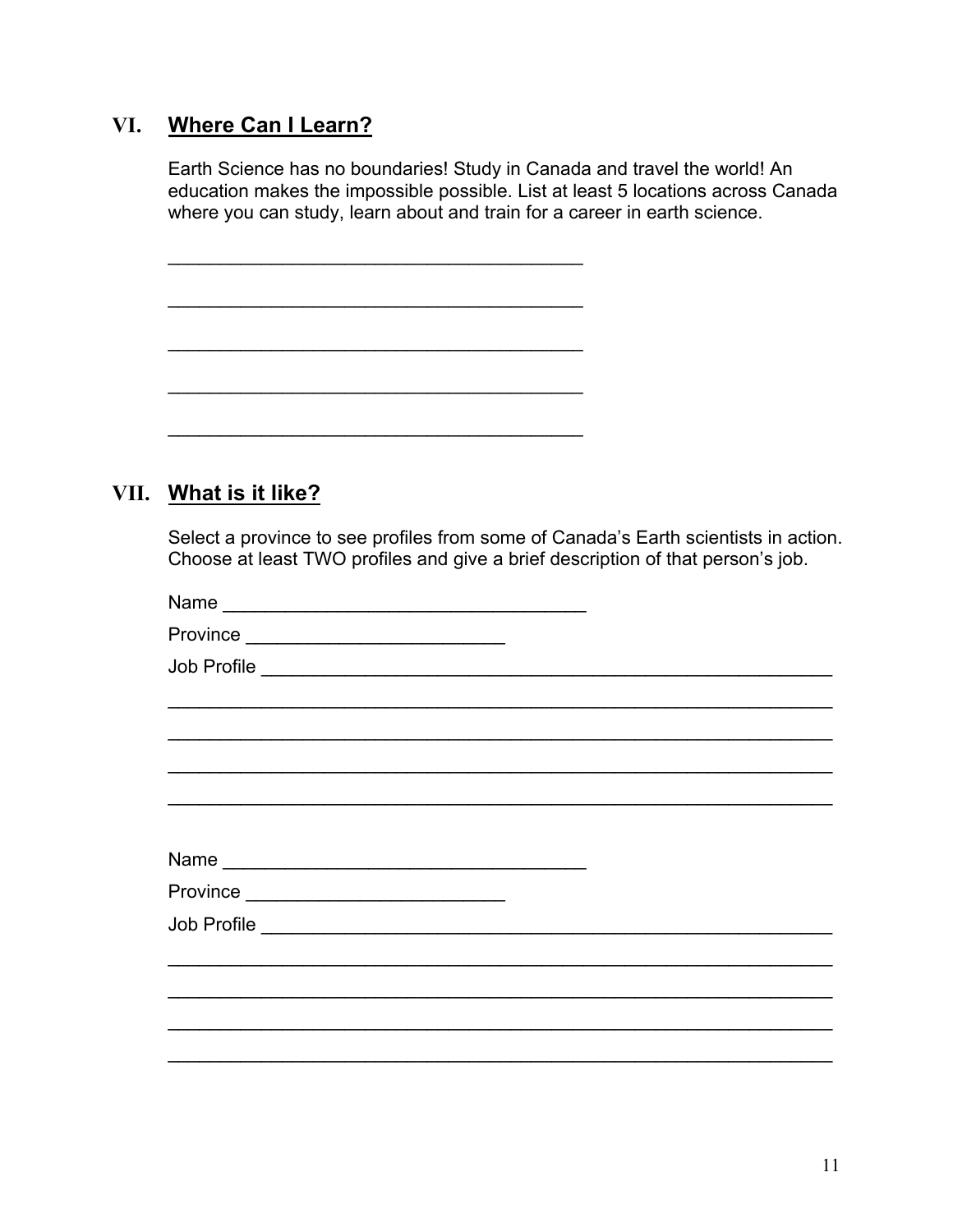# **TEACHER REFERENCE: A – Z List of Jobs**

# **1. Aerial Photograph Interpreters**

Identify and interpret geology geomorphology, and geography features using 3-D photographs taken from specialized helicopters and small airplanes.

--------------------------------------------------------------------------------

--------------------------------------------------------------------------------

## **2. Archeologists**

Study the evidence of ancient people, societies, and cultures by analyzing their artifacts at historic sites through excavation and careful examination.

### **3. Atmospheric Scientists**

Study weather processes, global and regional climate, solar radiation and its effects, and the role of atmospheric chemistry in ozone depletion, climate change, and pollution.

--------------------------------------------------------------------------------

# **4. Avalanche Specialists**

Assess snowpack stability, monitor avalanche hazards and risk, study snow properties and snowpack profiles, assess terrain and weather conditions, and spend a lot of time in mountains skiing.

--------------------------------------------------------------------------------

### **5. Chemical Oceanographers/Marine Geochemists**

Investigate the chemical composition of seawater and its interaction with the atmosphere and the sea floor. Their study of trace chemicals in seawater helps us understand different processes within the marine environment and living systems, how ocean currents move seawater and pollutants around the globe, and how the ocean affects climate.

--------------------------------------------------------------------------------

### **6. Computer Programmers**

Develop and run complex programs, models and machines used in earth sciences. They are essential at all levels of operation, from administration to research and development.

--------------------------------------------------------------------------------

## **7. Conservation Officers**

Enforce federal, provincial, and territorial regulations governing the protection of wildlife, fisheries, and natural resources. They run conservation programs and raise public awareness of conservation laws.

--------------------------------------------------------------------------------

### **8. Cosmochemists**

Study the occurrence and distribution of material matter in the universe, understanding its chemistry and behaviour, impacts, and roles.

--------------------------------------------------------------------------------

# **9. Economic/Exploration Geologists**

Study, explore for, and develop mineral resources. They determine the history of mineral deposits, including gold, diamonds, and copper, and find environmentally safe ways of disposing waste materials generated by mining activities.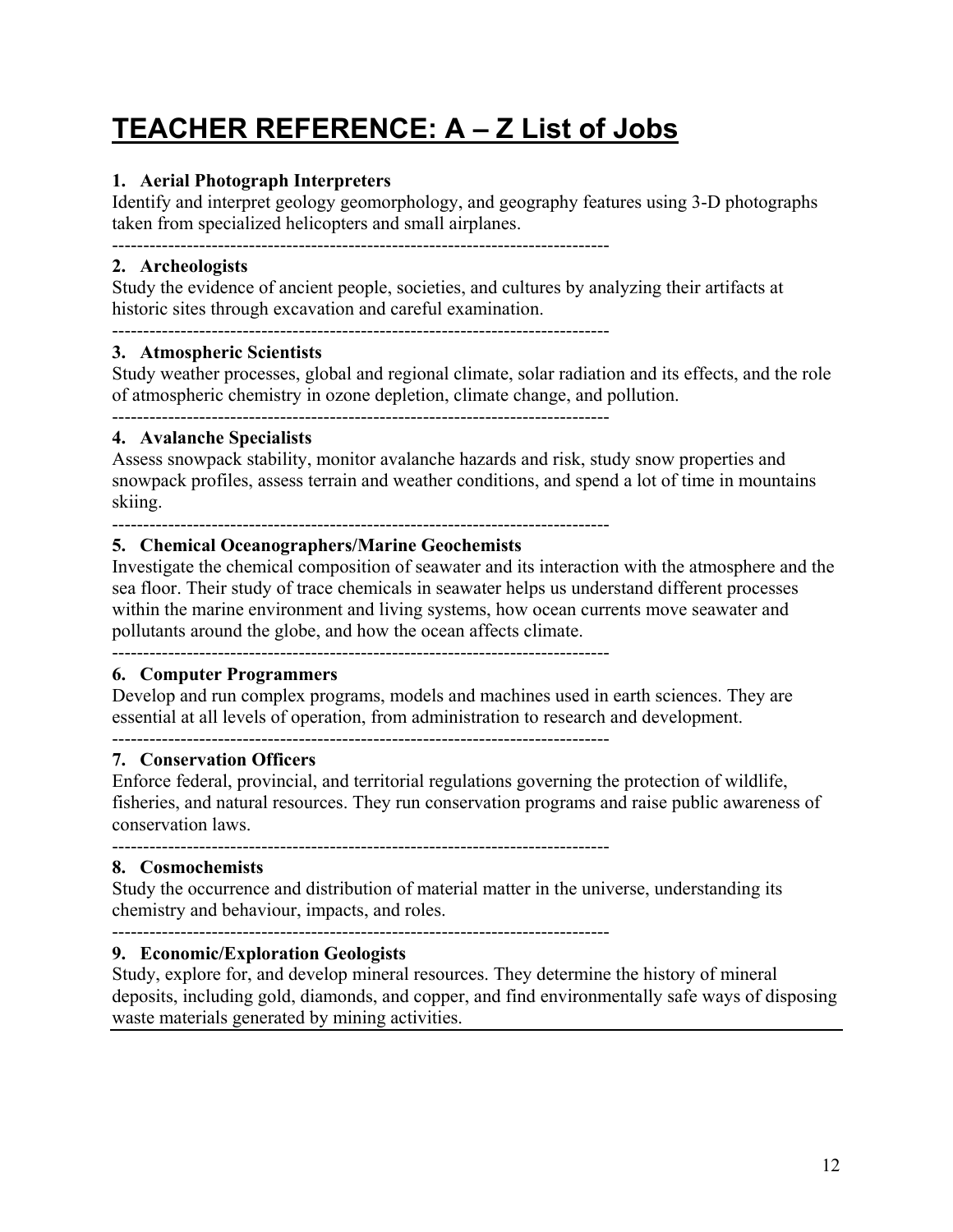# **10. Engineering Geologists**

Apply geological data, techniques, and principles to the study of rock, surficial materials, and surface and ground water. They investigate geologic factors and natural hazards that affect structures such as bridges, buildings, airports, roads and dams.

--------------------------------------------------------------------------------

### **11. Environmental Auditors**

Do inspections to assess the performance of commercial and industrial operations. They collect and document evidence to evaluate compliance with environmental laws and regulations.

--------------------------------------------------------------------------------

## **12. Environmental Education Specialists**

Develop educational programs that promote environmental awareness. They ensure that environmental objectives are included in corporate strategies, government laws and regulations, and consumer decisions.

--------------------------------------------------------------------------------

#### **13. Environmental Engineers**

Develop solutions for environmental problems, such as air or groundwater pollution and wastewater disposal. They make new advancements in environmental protection and conservation, and may work for consulting firms, universities, and government agencies. --------------------------------------------------------------------------------

#### **14. Environmental Geologists**

Study the interaction between humans and the solid Earth, hydrosphere, atmosphere, and biosphere. They solve problems associated with pollution, waste management, urbanization, and natural hazards, such as flooding, earthquakes, and landslides.

--------------------------------------------------------------------------------

# **15. Exploration Geophysicists (Petroleum)**

Study and interpret data on sediments, mineral and rock compositions and geologic structure to determine where oil and gas deposits are most likely to occur. They collect data from seismic operations and from gravity, magnetic, satellite or LiDAR (light detecting and ranging) surveys. Mineral exploration geophysicists often use electrical and electromagnetic techniques to search for ore deposits below the Earth's surface. --------------------------------------------------------------------------------

#### **16. Geochemists**

Study the distribution of major and trace elements in rocks, minerals, soils, water, the atmosphere, and fossil fuels (oil, gas, and coal). They apply their knowledge of chemistry to determine how the Earth formed and how it might change in the future.

--------------------------------------------------------------------------------

### **17. Geochronologists**

Use state-of-the-art instruments to determine the ages of rocks, minerals, and fossils and piece together the sequence of events that have shaped the Earth.

--------------------------------------------------------------------------------

#### **18. Geodynamacists**

Study dynamic forces and processes within the Earth. They look at how mountains are made and track the size and movement of Earth's plates throughout geologic time.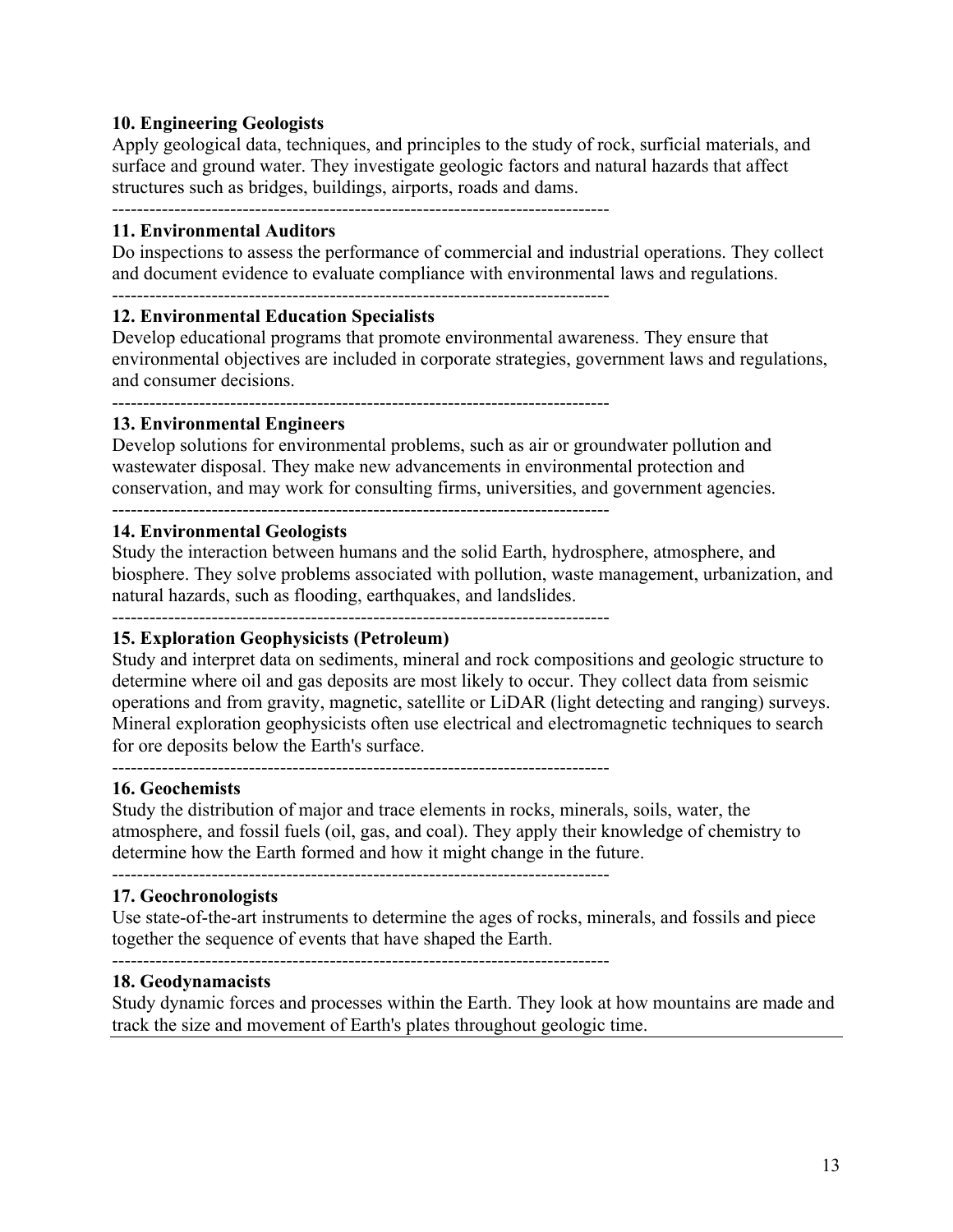# **19. Geographers**

Study the Earth's surface, the multitude of processes that shape it, and the interaction between humans and the physical environment. They design and create maps using computers.

--------------------------------------------------------------------------------

# **20. Geological Information Systems (GIS) Analysts**

Develop and maintain large electronic databases used in studying the Earth and its resources. Geographic Information Systems are used in natural resource management, computer modeling, urban planning, mineral exploration, and environmental studies and decision making.

--------------------------------------------------------------------------------

## **21. Geological Technicians**

Assist exploration geologists and geological engineers with field work. They log cores extracted from the Earth, take and analyze samples of rock and sediments, and monitor daily mining work. Work is at mine and building sites, sometimes in remote locations.

--------------------------------------------------------------------------------

## **22. Geologists**

Study the materials, processes, and history of the Earth. They help locate and develop natural resources, and study hazardous natural phenomena such as earthquakes, tsunamis, landslides, and volcanoes.

--------------------------------------------------------------------------------

## **23. Geomorphologists**

Study the age and origin of landforms and land surfaces to understand the geologic and climatic processes that have formed them.

--------------------------------------------------------------------------------

### **24. Geophysicists**

Study Earth's interior by measuring responses to sound and electromagnetic waves, and gravity, magnetic, and electric fields. Using the principles of physics and sophisticated instruments and computers, these responses are processed and interpreted to provide an image of the subsurface. This is done to find deposits of minerals, oil, gas, and water, and to assess sites proposed for dams and other large structures.

# --------------------------------------------------------------------------------

### **25. Geotechnical Consultants**

Provide forestry, aggregate, mining and energy companies with geological data from the field & office with applicable recommendations and solutions to development projects. They perform terrain stability, erosion, hydrological, and avalanche assessments to evaluate hazards and risks associated with proposed projects, and to keep the surrounding elements safe from harm.

--------------------------------------------------------------------------------

### **26. Geotechnical Engineers**

Apply the principles of geology and engineering to evaluate the suitability of sites for different types of development, such as roads, utility corridors, mine sites, bridges and more.

--------------------------------------------------------------------------------

### **27. Glaciologists**

Study glaciers and ice sheets. They investigate the nature and impact of past and future climates on glaciers in the Arctic, western Canada, Greenland, Antarctica, and elsewhere.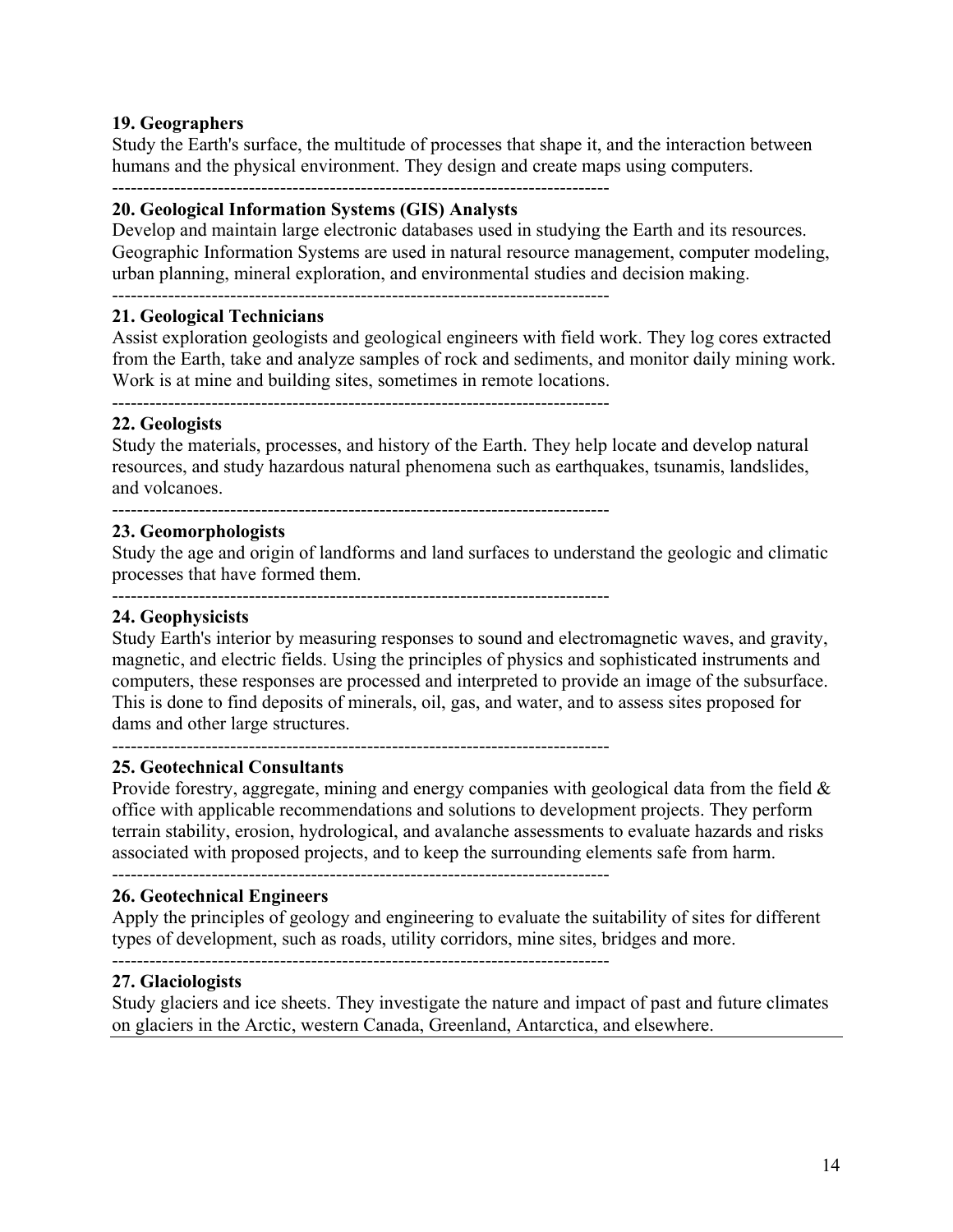## **28. Hydrogeologists**

Study the occurrence, movement, and quality of surface and subsurface waters. They are concerned with sustainability and contamination of groundwater, and provide consultation in waste management, environmental impact assessment, and site remediation.

--------------------------------------------------------------------------------

# **29. Hydrologists**

Study streams and rivers, aquatic ecosystems, and flood hazards and risk.

--------------------------------------------------------------------------------

# **30. Marine and Ocean Engineers**

Design instruments to measure ocean processes and build structures that can withstand currents, waves, and severe storms. They use highly specialized computers and instruments, and work both indoors and outdoors.

--------------------------------------------------------------------------------

# **31. Marine Geologists**

Investigate the seafloor from the coast to the abyssal depths. They also study the processes by which sediments are deposited in oceans. Their work provides valuable information on past climate and sea-level change and on Earth history back more than 100 million years.

--------------------------------------------------------------------------------

### **32. Meteorologists**

Study climate and atmospheric phenomena. They try to accurately predict the weather, monitor storms, and track climate change. They issue forecasts of weather, air quality, and sun intensity.

--------------------------------------------------------------------------------

## **33. Mineralogists**

Study the chemistry, atomic structure, and physical properties of minerals to understand the processes of mineral formation and alteration. Some mineralogists become gemologists who focus on precious and semi-precious stones, such as sapphires, emeralds, and diamonds.

--------------------------------------------------------------------------------

### **34. Mining Engineers**

Design mines and plan mining operations. They apply their knowledge of soil and rock mechanics, transportation systems, and machinery to ensure that mines function efficiently. --------------------------------------------------------------------------------

### **35. Museum Curators**

Prepare, archive, and care for paleontological (fossil) specimens. They create informative displays and exhibits for the public, arrange loans of rare fossils, and prepare publicity material for museums and websites.

--------------------------------------------------------------------------------

### **36. Oceanographers**

Study the physical, chemical, and biological aspects of oceans. They spend many hours at sea or under water, as well as in laboratories and using computers. Physical Oceanographers focus on ocean temperature, density, and turbulence, and on waves, tides, currents, and ice conditions,

--------------------------------------------------------------------------------

#### **37. Paleoclimatologists**

Study rocks, sediments, and glaciers to understand past climates. They use their knowledge to predict future climate change.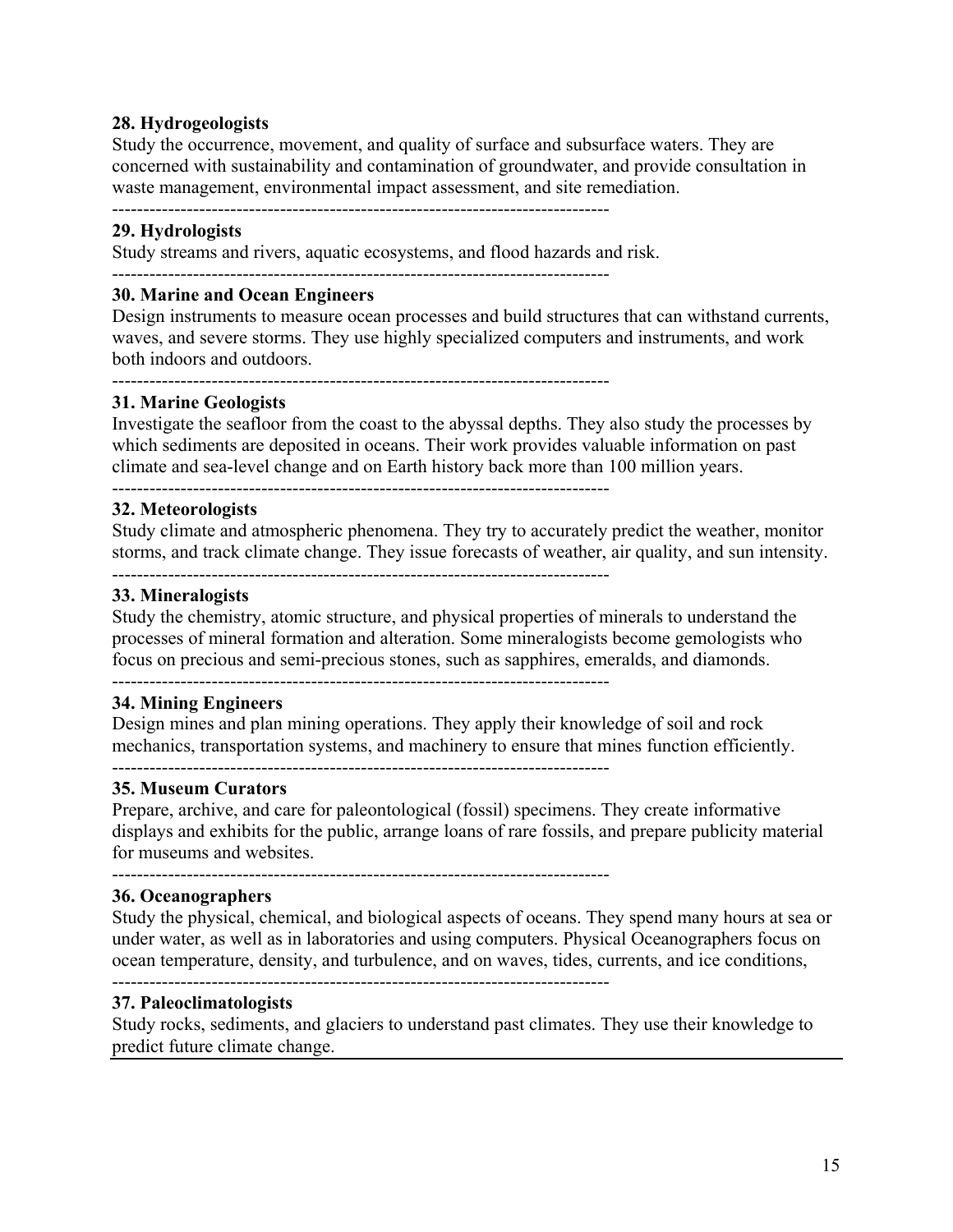### **38. Paleoecologists**

Study fossils preserved in sediments and rocks to reconstruct past environments and climates.

--------------------------------------------------------------------------------

# **39. Paleontologists**

Study fossils to understand past life forms and their changes through time (evolution). Paleontology is the biological part of geology.

--------------------------------------------------------------------------------

# **40. Petroleum Geologists**

Explore for and are involved in the development of oil and natural gas resources. Petroleum Engineers develop techniques and equipment to recover and process oil and natural gas. They may work on offshore drilling platforms and travel to all corners of the world.

--------------------------------------------------------------------------------

#### **41. Petrologists**

Determine the origin, structure, and history of rocks by analyzing their minerals, chemical composition, and physical properties.

--------------------------------------------------------------------------------

# **42. Petrophysicists**

Determine the potential quality and performance of a petroleum resource by estimating how much hydrocarbon is present and whether it can be produced economically. They have experience in well logging, and related geophysical, geological, engineering and computer applications.

--------------------------------------------------------------------------------

### **43. Planetary Geologists**

Study planets and their moons in order to understand the evolution of the solar system.

--------------------------------------------------------------------------------

### **44. Professors**

Teach courses at universities and colleges, and mentor undergraduate and graduate students. They lead field trips to beautiful  $\&$  interesting places, teach in the classroom and laboratory, write scientific papers and reports, conduct research, and travel worldwide to participate in conferences and workshops.

--------------------------------------------------------------------------------

# **45. Researchers**

Conduct scientific studies on specific topics to improve understanding in that field. Research positions are available in universities, colleges, the private sector, and government agencies. Positions may involve laboratory work, field work, office work, or commonly a combination of all three.

--------------------------------------------------------------------------------

# **46. Science Teachers**

Teach science to secondary and junior-secondary students. They teach daily lessons, grade assignments and exams, design and supervise lab experiments, and take students on field trips.

--------------------------------------------------------------------------------

### **47. Sedimentologists**

Study the properties, structure, distribution, and origin of sediments and sedimentary rocks. Oil, gas, coal and many mineral deposits occur in these materials.